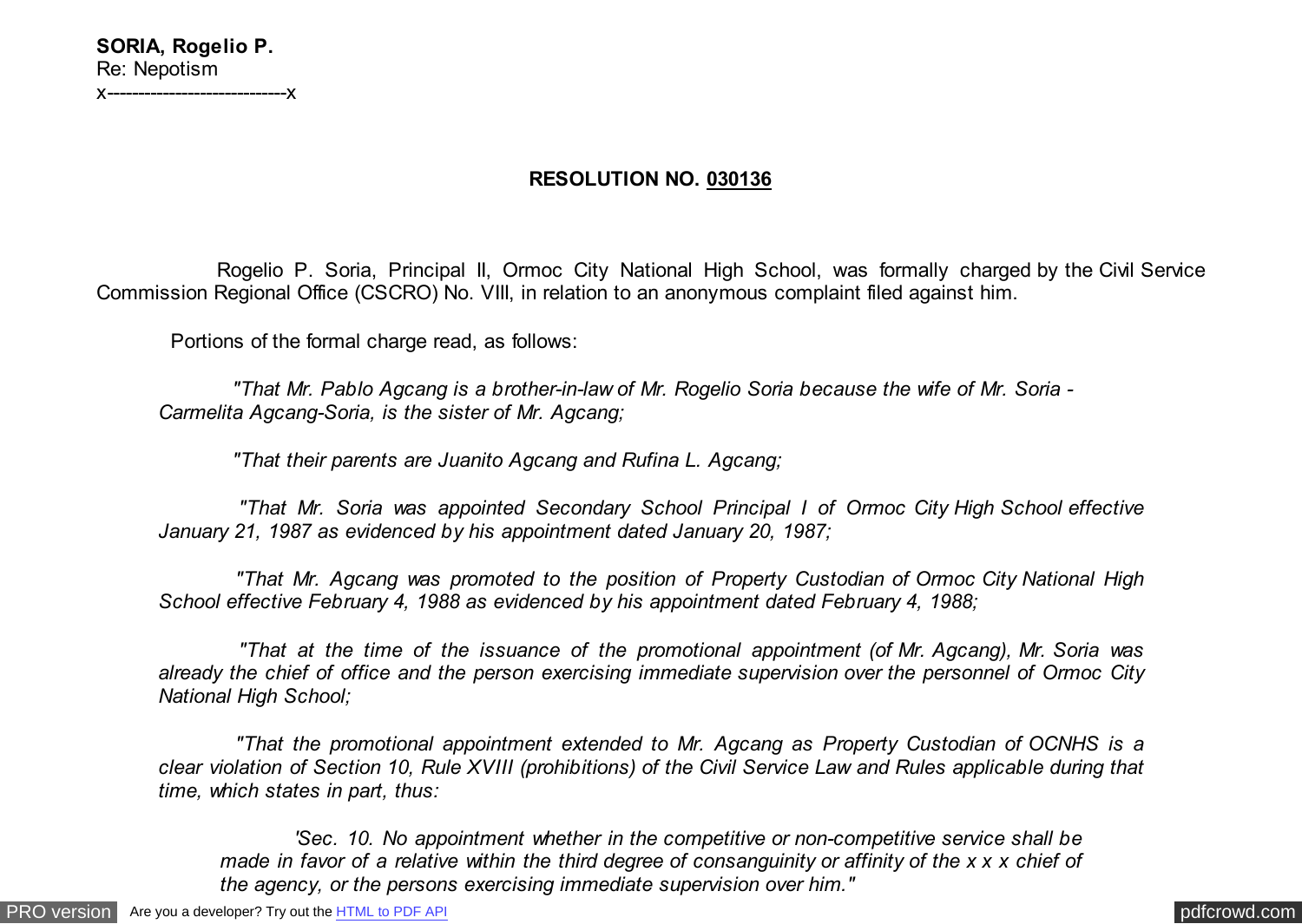In his answer and supplemental affidavit, Soria alleged thus:

 *"That plain and simple logic will demonstrate that I have not committed the offense of 'nepotism'. The promotional appointment of my brother-in-law Mr. Pablo L. Agcang was issued by SEVILLANO C. DELA CRUZ, Jr., Regional Director of the Department of Education, Culture and Sports, Region VIII, Tacloban City and recommended by CIRILA V. VILLEGAS, Schools Division Superintendent, Ormoc City Division. That it was certified by TOMAS M. CLOA, Administrative Officer III that all requirements and supporting papers pursuant to MC 6, s. 1985 have been complied with, reviewed and found to be in order xxx In short I was not the one who extended the questioned promotional appointment and neither did I recommend my brother-in-law to be appointed to the position of Property Custodian; xxx*

 *"In the case at bar, the herein respondent xxx has NOTHING TO DO with the appointment of Mr. Pablo Agcang as Property Custodian of Ormoc City High School on February 4, 1988. It is worthy to note the following circumstances, to shed light on the issue:*

## *x x x*

 *"I am not the person 'exercising immediate supervision' over Mr. Agcang. This was done by Ms. Teresita M. Yu in her capacity as Assistant School Principal (January 21, 1987 - August 8, 1991) who has immediate supervisory function of all staff and personnel of OCHNHS. xxx"*

 Pre-Hearing Conferences were held on January 15, 1998 and February 6, 1998. Formal Investigation took place on March 4, April 4 and April 17, 1998.

The documentary evidence formally offered by the Prosecutor are, as follows:

*"Exhibit 'A and series' – Formal Charge dated November 24, 1997 issued by CSCRO No. 8 to Mr. Rogelio P. Soria for the administrative offense of Nepotism;*

*"Exhibit 'B and series' – Sworn Answer dated December 5 1997 of Mr. Rogelio P. Soria to the Formal Charge;*

*"Exhibit 'C' – Appointment of Mr. Rogelio P. Soria as Secondary School Principal of Ormoc City National High School;*

*"Exhibit 'D' – Appointment of Rogelio P. Soria as Principal II of Ormoc City National High School;*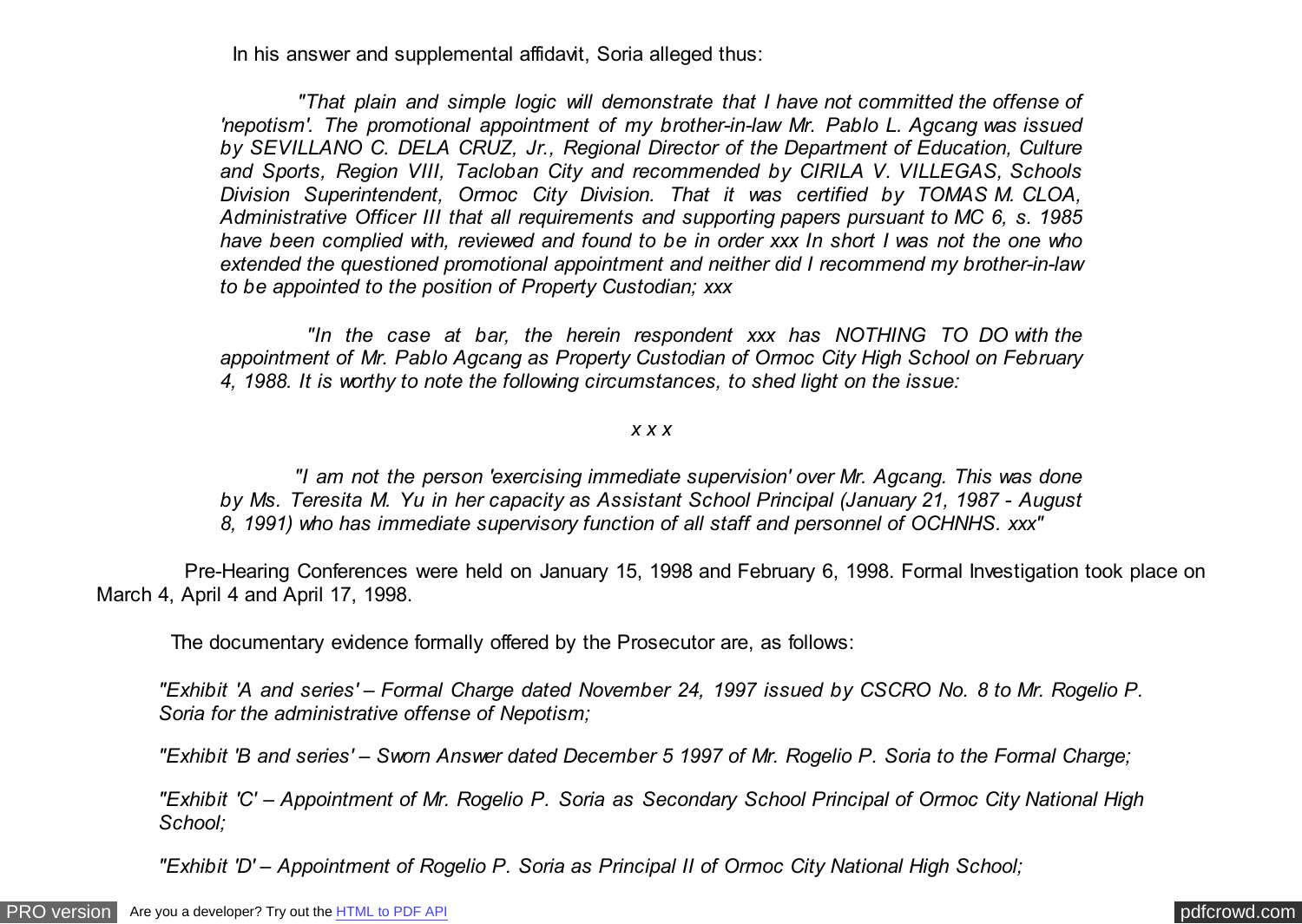*"Exhibit 'E' – Personal Data Sheet of Rogelio P. Soria;*

*"Exhibit 'F' – Service Record of Rogelio P. Soria;*

*"Exhibit 'G' – Appointment dated February 4, 1988 of Mr. Pablo Agcang as Property Custodian;*

*"Exhibit 'H' – Appointment of Mr. Pablo Agcang as Clerk I of Ormoc City National High School;*

*"Exhibit 'I' – Organizational Structure of Ormoc City National High School for school year 1987 to 1988; 1988 to 1990;"*

The respondent meanwhile adduced the following documentary evidence:

Exhibit '1' – Answer of Rogelio P. Soria

Exhibit '2' – Promotional Appointment of Mr. Agcang from Clerk I to Property Custodian dated February 9, 1988;

Exhibit '3' – Appointment of Mr. Agcang as Laborer;

Exhibit '4' – Promotional Appointment of Agcang from Laborer to Clerk I;

Exhibit '5' – Appointment of Agcang as Laborer;

Exhibit '6' – Memorandum dated February 4, 1988;

Exhibit '7' – Additional Affidavit of Rogelio Soria;

Exhibit '8' – Affidavit of Pablo Agcang;

Exhibit '9' – Organizational Chart of Ormoc City National High School;

Exhibit '10' – Temporary designation of Pablo Agcang as Property Custodian;

Exhibit '11' – Supplemental Memorandum.

 Records show that Rogelio Soria was appointed as Secondary School Principal I of Ormoc City National High School on January 21, 1987. On the other hand, Pablo Agcang who previously occupied the position of Clerk I was promoted to the position of Property Custodian of the same school on February 4, 1988. Soria contends that he has nothing to do with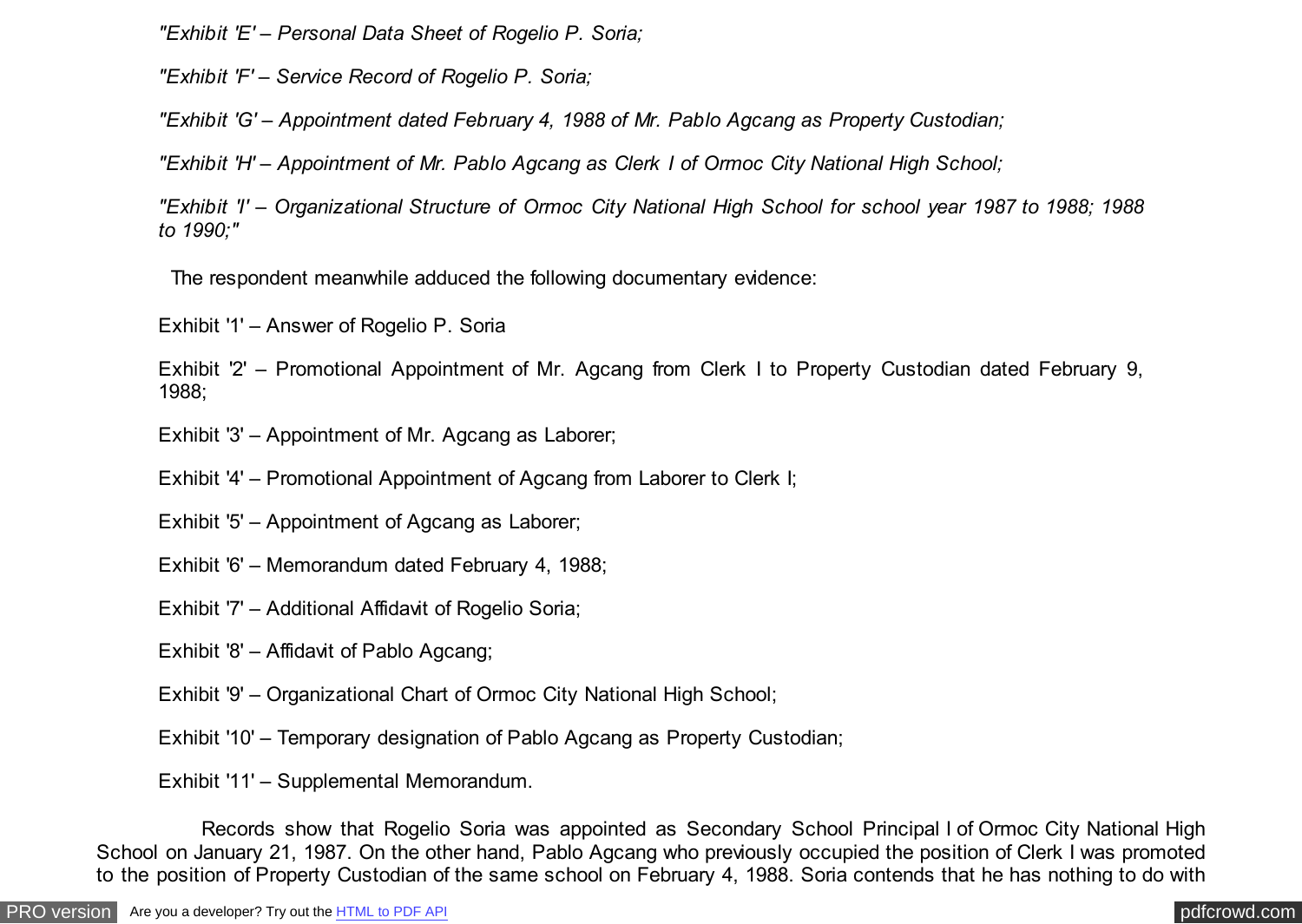the appointment of Agcang neither does he exercise immediate supervision over him.

The crucial issue to be resolved is whether or not the appointment of Agcang may be classified as nepotic.

After a careful evaluation of the records of the instant case, the Commission rules in the affirmative.

 It is conceded that Soria and Agcang are brothers-in-law because the wife of the former is the sister of the latter. Hence, relatives by affinity within the second degree. Moreover, it is also an established fact that when Agcang was promoted to the position of Property Custodian of Ormoc City National High School in 1988, Soria was Principal I of the same school.

 Pertinent to the instant case is **CSC Resolution No. 01-1760 dated November 5, 2001 re: ENANO, Marilou Medrano, et al.** where the Commission categorically ruled in this wise:

 *"Records show that appellants were issued 'promotional appointments' on May 1, 1986 and December 28, 1988 prior to the effectivity of Executive Order No. 292, i.e., on November 24, 1989 (Republic Act 6682). The doctrine then prevailing was that, 'promotional appointments issued prior to the effectivity of E.O. 292 are excluded from the operation of the law on Nepotism. The Commission in Pastor V. Vichuaco, CSC Resolution No. 97-0103 dated January 9, 1997, citing Victoria Debulgado, CSC Resolution No. 93-3320 dated August 24, 1993, has the occasion to clarify this ruling in this wise:*

 *'Under the rule then prevailing, only original appointments made in favor of persons related within the prohibitive degree of the recommending authority or head of office or persons exercising immediate supervision over them are prohibited by nepotism rule. Promotional appointments were then excluded x x x.'*

 *"Since at the time appellants were issued their promotional appointments, the same were excluded from the operation of the law on Nepotism, appellants cannot be held guilty thereof.*

*x x x"*

 At first glance, it can be deduced from the abovecited case that promotional appointments issued prior to the effectivity of E.O. No. 292 were excluded from the coverage of nepotic appointments in view of the sweeping statement contained in the **Vichuaco case (citing Debulgado case)** that only original appointments were prohibited by the rule on nepotism then prevailing. Obviously, the cut-off laid down in the Enano ruling was premised from the fact that the controversy involving the promotional appointments in the Vichuaco case took place during the effectivity of **PD 807 (Civil Service Decree of the Philippines),** i.e., October 6, 1975.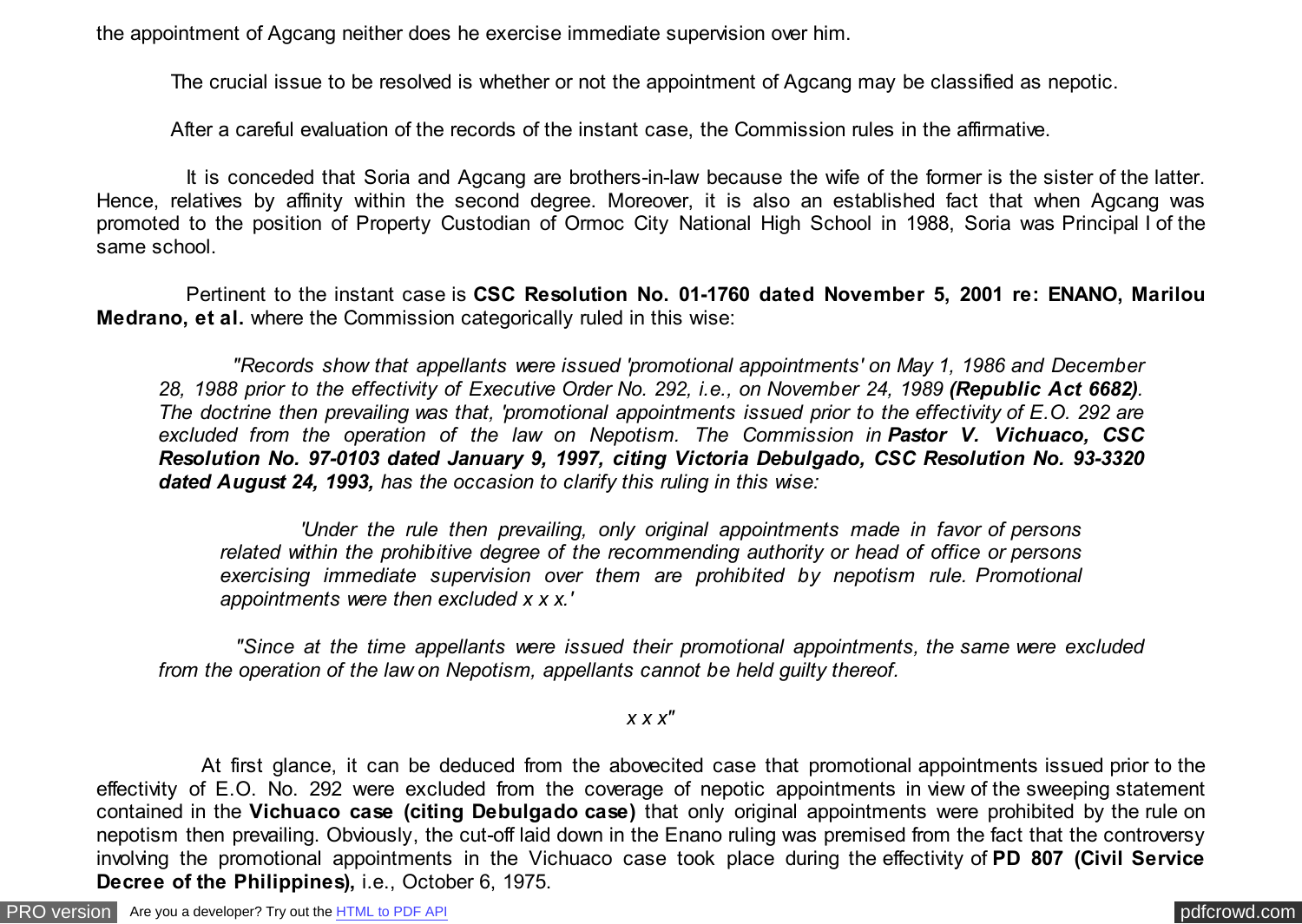However, a second look of the Debulgado ruling in **CSC Resolution No. 93-3320**, **supra,** clarifies the matter. Pertinent portions of which read, as follows:

 *"It may be necessary to mention that the assurance made by CSRO No. 6 was based on an old policy of the Commission that promotional appointments are not covered by nepotism. Said policy had been changed but due to some communication problem, the same was not disseminated on time to the regional offices.*

 *"In view of the foregoing representations, the Commission considers it fair enough to give due course to the instant motion as far as the liability of Mayor Debulgado is concerned. The Commission is convinced at this point that Mayor Debulgado acted in good faith when he issued the promotional appointment to Victoria Debulgado.*

## *x x x*

 *"WHEREFORE, foregoing premised considered, the Commission hereby directs Director Jesse J. Caberoy to withdraw the formal charge dated July 12, 1993 for Violation of the Law on Nepotism against Mayor Debulgado. However, the appointment of Victoria Debulgado to the position of General Services Officer remains disapproved for having been issued in violation of the law on nepotism. xxx."*

 In other words, the Commission admitted the fact that there used to be a Commission policy which excludes promotional appointments in the coverage of nepotism which was, however, already changed before it ruled on the case of Debulgado in 1993.

 It is significant to note, however, the pronouncement of the Supreme Court when the same case was elevated to it (Debulgado vs. CSC, 237 SCRA 184). The Supreme Court held that the provision of E.O. No. 292 which took effect in 1989 regarding the proscription on nepotic appointments including promotional appointments can be traced back to as early as the effectivity of **R.A. No. 2260 otherwise known as the Civil Service Law of 1959** which took effect on June 19, 1959, the reason being Section 59 of E.O. No. 292 is substantially identical with Section 30 of R.A. No. 2260. This is also true with **Section 49 of P.D. No. 807 also known as the Civil Service Decree of the Philippines** which took effect on October 6, 1975. The common provision in the three laws reads:

 *"Nepotism - (1) All appointments in the national, provincial, city and municipal governments or in any branch or instrumentality thereof, including government-owned or controlled corporations, made in favor of a relative of the appointing or recommending authority, or the chief of the bureau or office, or of the persons exercising immediate supervision over him, are hereby prohibited."*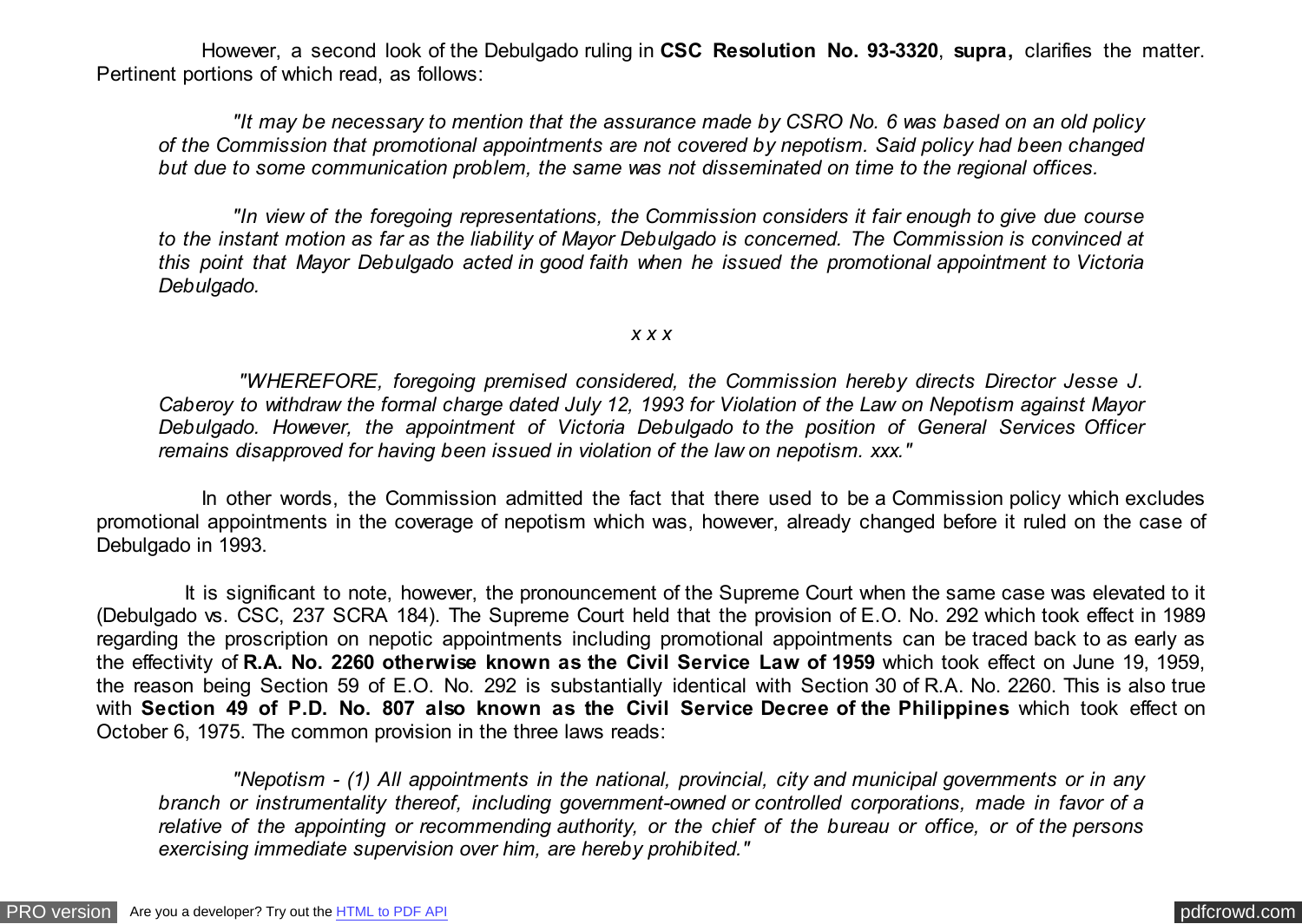The pertinent portion of the Supreme Court decision reads:

 *"We turn, therefore, to an analysis of Section 59, Book V of E.O. No. 292, quoted above. The noteworthy fact may be pointed out, at the outset, that Section 59 as it exists today has been in our statute books in substantially identical form and language for at least thirty (30) years.<sup>1</sup>*

 *"A textual examination of Section 59 at once reveals that the prohibition was cast in comprehensive and unqualified terms. Firstly, it explicitly covers 'all appointments,' without seeking to make any distinction between differing kinds or types of appointments. x x x."*

 Based on the foregoing, it appears, therefore, that while the provision on nepotism is the same since 1959 up to the present, it was only on September 26, 1994 when the Supreme Court was given the occasion to make a definite ruling on the issue as to whether a promotional appointment is included in the prohibition.

In the instant case, it is of record that Soria was then Secondary School Principal I at the Ormoc City National High School at the time when his brother-in-law Agcang was promoted as Property Custodian in the same school on January 20, 1987. Soria, though neither the appointing nor the recommending authority in the appointment of Agcang, does not negate the existence of nepotism. It must be stressed that the rule on nepotism extends to Chiefs of Bureaus or Offices and to persons exercising immediate supervision over the appointee. By way of analogy, the powers vested in a Principal of a school organization are analogous to that of a Chief of Bureau or Office. Further, Soria is an immediate supervisor of Agcang.

There being a nepotic appointment, Agcang's promotional appointment as Property Custodian must be revoked.

 Anent Soria's administrative liability, evidence is wanting that he has influenced the appointing and recommending authorities to ensure the promotion of Agcang. Neither is there any evidence to show that Soria acted in bad faith when he failed to inform the Department of Education, Culture and Sports authorities that the promotional appointment of Agcang should not be acted upon in view of the law proscribing nepotism.

 **WHEREFORE,** Rogelio P. Soria is hereby exonerated of the offense charged. However, the appointment of Pablo Agcang as Property Custodian dated February 4, 1988 is hereby revoked."

Quezon City, JAN 30 2003